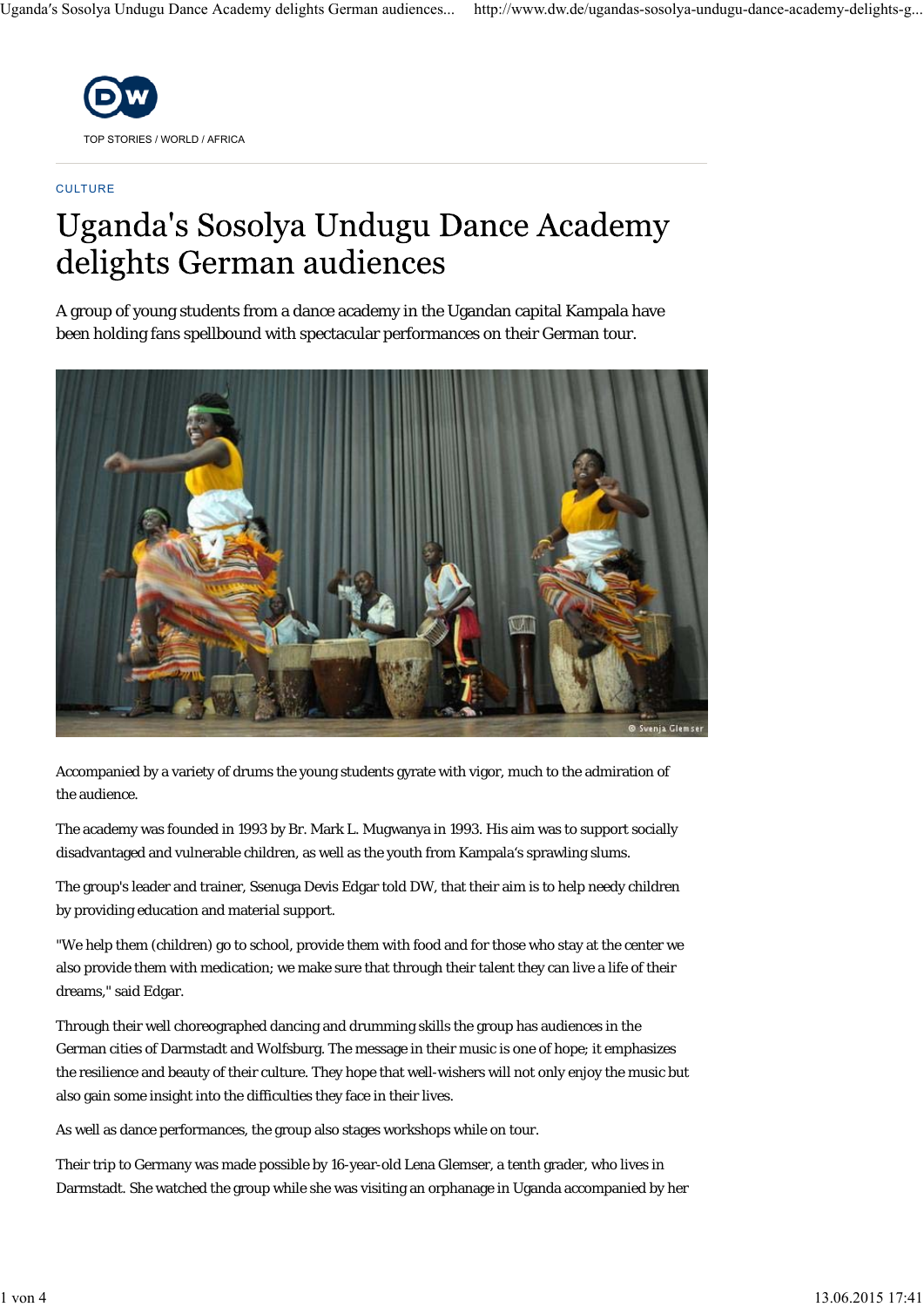mother three years ago. At the time, she was only thirteen years old.

Lena opened a website and with publicity from newspapers, radio and TV was able to raise donations with which the group was partly able to travel to Germany. But much of the support that enabled the group to travel to Germany came from kinderkulturkarawane, a local NGO in Hamburg. It invites youth groups especially the disadvantaged from all over the world, to come and show as well as share their talents here in Europe.

For Lena, meeting the group was evidently a momentous occasion.

"Since three years I have a social project for kids in Uganda. I have been to Uganda with my mother and we met Sosolya," said Lena.

"We were so impressed. They are just wonderful and I loved the music and the drums. We decided to help them and bring them to Germany. So we collect money through events like this."



With earnings from the Germany tour the academy will be able to pay school fees for the young boys and girls

### 'Sosolya Undugu'

Sosolya is a name of a graceful and beautiful bird found in Uganda, while Undugu is a Swahili word for brotherhood. The group's name is a combination of these two words. And through their graceful dance performances on stage, coupled with the brotherhood at the academy, the young students have found a sense of belonging as well as a place they can call home.

One of those enjoying the benefits of the Sosolya Undugu Dance Academy is 14-year-old lead singer and dancer Sulaybah Namagambe. She lost her father at a tender age.

But after being taken in by the academy she is now in her tenth grade at a boarding school. It's rare opportunity for a needy child in Uganda .

"I feel happy because we live as one family. Like brothers and sisters. That is what Undugu means to me. I lost my father but they gave me that love so I feel comfortable and I feel again like am with my parents," she said.

### Hope restored

The group's leader Senoga Davis said the Sosolya Undugu Dance Academy welcomes needy children and does not segregate them. "We work with all sorts of children-- the needy and orphans. Most of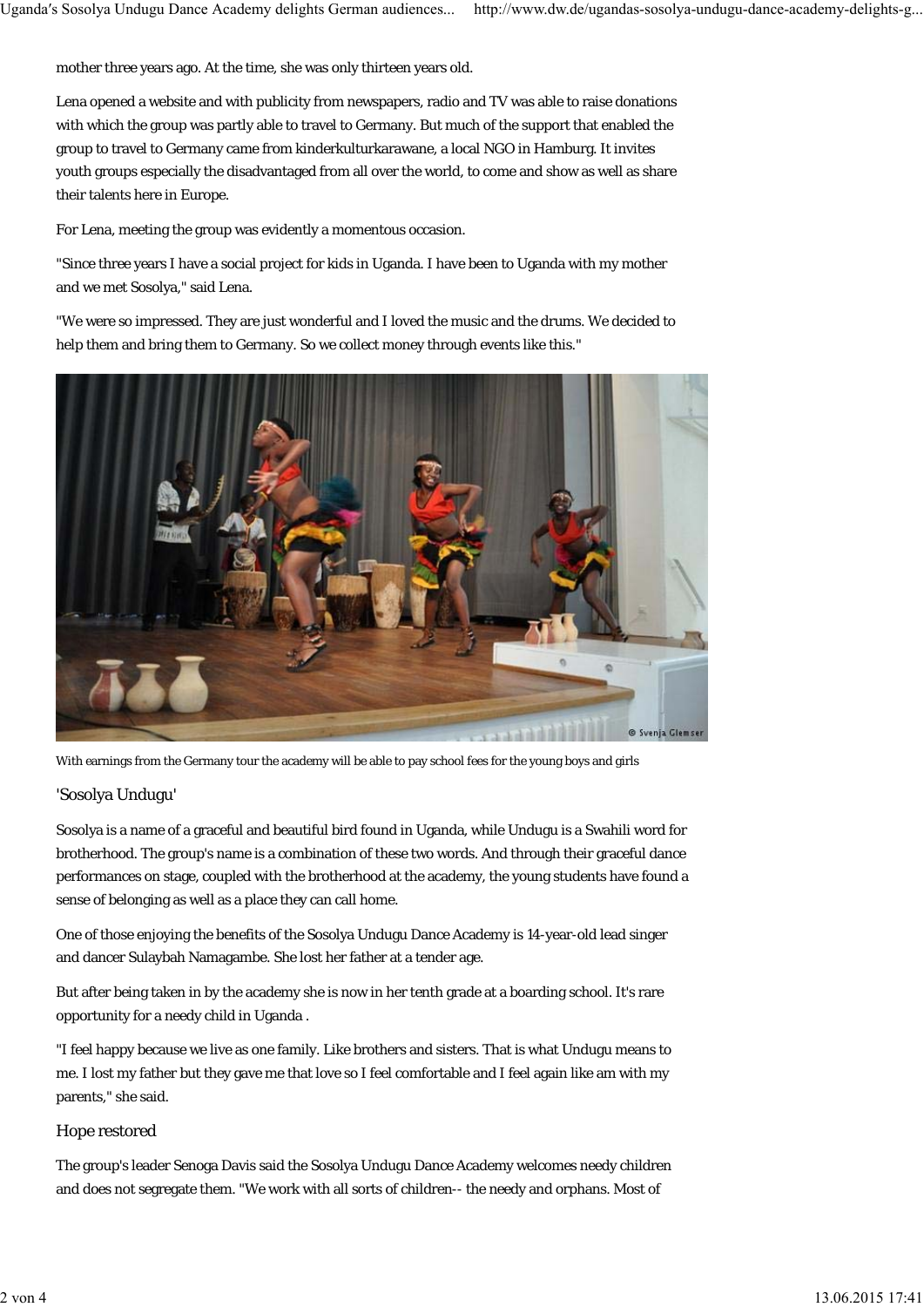them stay at the center while others live in slums around Kampala," he said.

Senoga added that the group wants to raise funds by touring to ensure that the children at the academy receive a good education.



Intensive rehearsals are essential to carry out such dancing routines

"Our struggle is to make this project (dance academy) move on. This is our first international tour we have had and it is an achievement in itself. Another great achievement is that those who went through the academy are now giving back as leaders and trainers; we are always happy to see that someone like Sulaybah is now leading others," said Senoga.

Audiences were left yearning for more. At the end of one performance, Angelika Renk, a resident of Darmstadt, was full of praise.

"I am very impressed. I think they are really professional. They are young but well trained and really good at their traditional dance and music," she told DW.

From Germany the group travels to Austria for more performances and workshops.

Lena hopes that through her project called --Making a Difference, many teenagers in Germany will feel inspired and help their peers from developing countries to achieve their dreams.

For support to the academy visit their website sosolya.com or Lena's webpage: lenagoesafrica.de

|       | Date 12.06.2015            |                                       |         |         |                                                                                         |
|-------|----------------------------|---------------------------------------|---------|---------|-----------------------------------------------------------------------------------------|
|       | <b>Author Isaac Mugabi</b> |                                       |         |         |                                                                                         |
|       |                            |                                       |         |         | <b>Keywords</b> Sosolya Undugu Dance Academy, SUDA, Darmstadt, Sulaybah                 |
| Share | Send                       | Facebook                              | Twitter | Google+ | <b>More</b>                                                                             |
|       |                            |                                       |         |         | <b>Feedback:</b> Send us an e-mail. Please include your name and country in your reply. |
| Print | Print this page            |                                       |         |         |                                                                                         |
|       |                            | <b>Permalink http://dw.de/p/1Fdxe</b> |         |         |                                                                                         |

#### MORE CONTENT



## Burundi pro-government youth linked to violence 12.06.2015

African Union leaders meeting in Johannesburg on Sunday are expected to discuss the months of seething popular unrest in Burundi. One UN official has



East African albinos face death threats and displacement 12.06.2015

On International Albinism Day (13.06.2015), rights groups are raising awareness of the plights of albinos. In East Africa, albinos are considered outsiders and in



Why Africa's women footballers have a tougher game 12.06.2015

Two African teams are playing in the FIFA Women's World Cup on Friday (12.06.2015): Nigeria and Cameroon. African women's football has performed poorly in